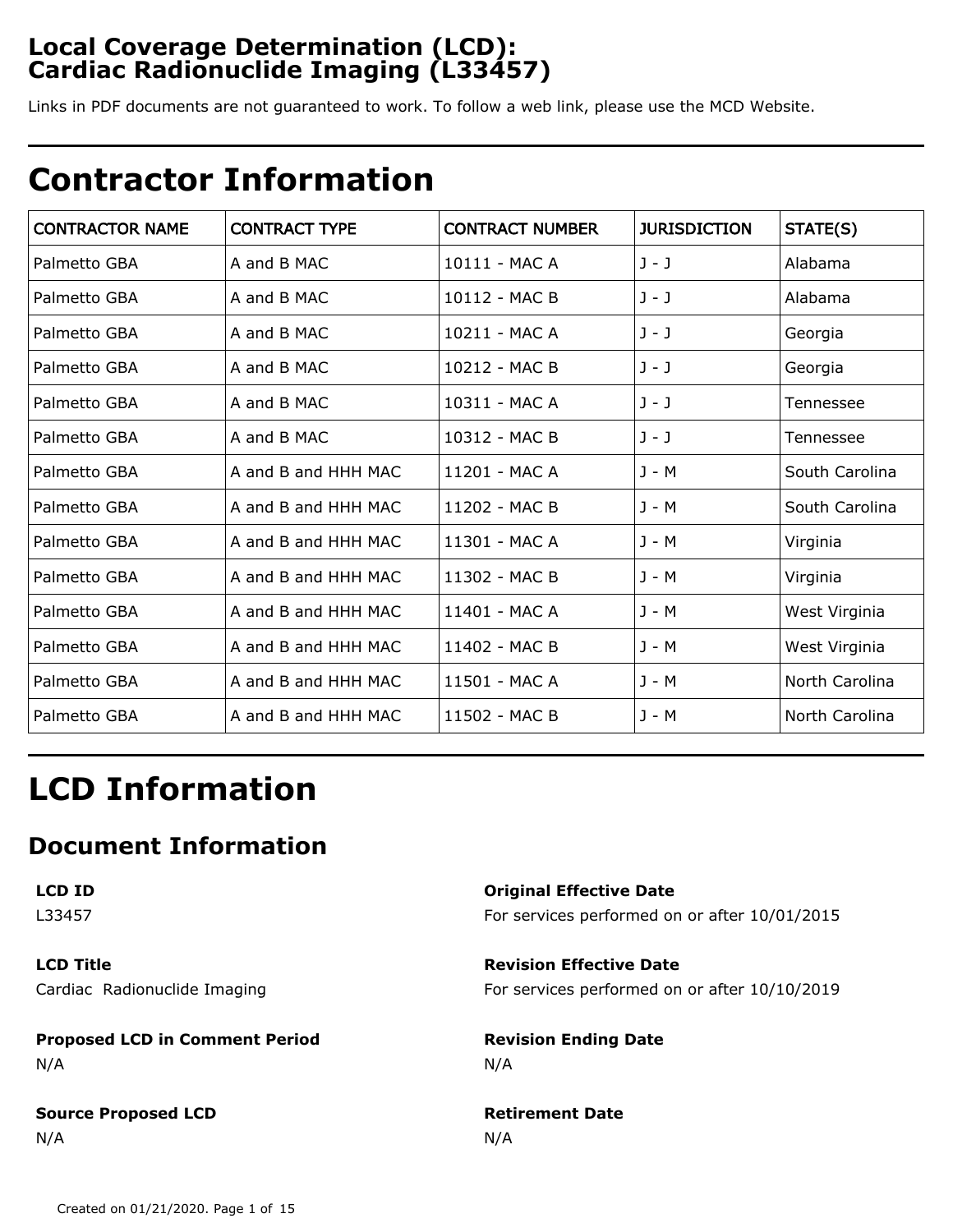### **AMA CPT / ADA CDT / AHA NUBC Copyright Statement**

CPT codes, descriptions and other data only are copyright 2019 American Medical Association. All Rights Reserved. Applicable FARS/HHSARS apply.

Current Dental Terminology © 2019 American Dental Association. All rights reserved.

Copyright © 2019, the American Hospital Association, Chicago, Illinois. Reproduced with permission. No portion of the AHA copyrighted materials contained within this publication may be copied without the express written consent of the AHA. AHA copyrighted materials including the UB-04 codes and descriptions may not be removed, copied, or utilized within any software, product, service, solution or derivative work without the written consent of the AHA. If an entity wishes to utilize any AHA materials, please contact the AHA at 312-893-6816. Making copies or utilizing the content of the UB-04 Manual, including the codes and/or descriptions, for internal purposes, resale and/or to be used in any product or publication; creating any modified or derivative work of the UB-04 Manual and/or codes and descriptions; and/or making any commercial use of UB-04 Manual or any portion thereof, including the codes and/or descriptions, is only authorized with an express license from the American Hospital Association. To license the electronic data file of UB-04 Data Specifications, contact Tim Carlson at (312) 893-6816 or Laryssa Marshall at (312) 893-6814. You may also contact us at ub04@healthforum.com.

### **CMS National Coverage Policy**

Title XVIII of the Social Security Act, §1862(a)(1)(A) allows coverage and payment for only those services that are considered to be reasonable and necessary for the diagnosis or treatment of illness or injury or to improve the functioning of a malformed body member.

Title XVIII of the Social Security Act, §1862(a)(7) excludes routine physical examinations.

CMS Internet-Only Manual, Pub. 100-03, Medicare National Coverage Determinations Manual, Chapter 1, Part 4, §220.6.1

CMS Internet-Only Manual, Pub. 100-03, Medicare National Coverage Determinations Manual, Chapter 1, Part 4, §220.12

### **Coverage Guidance**

Created on 01/21/2020. Page 2 of 15

**Notice Period Start Date** N/A

**Notice Period End Date** N/A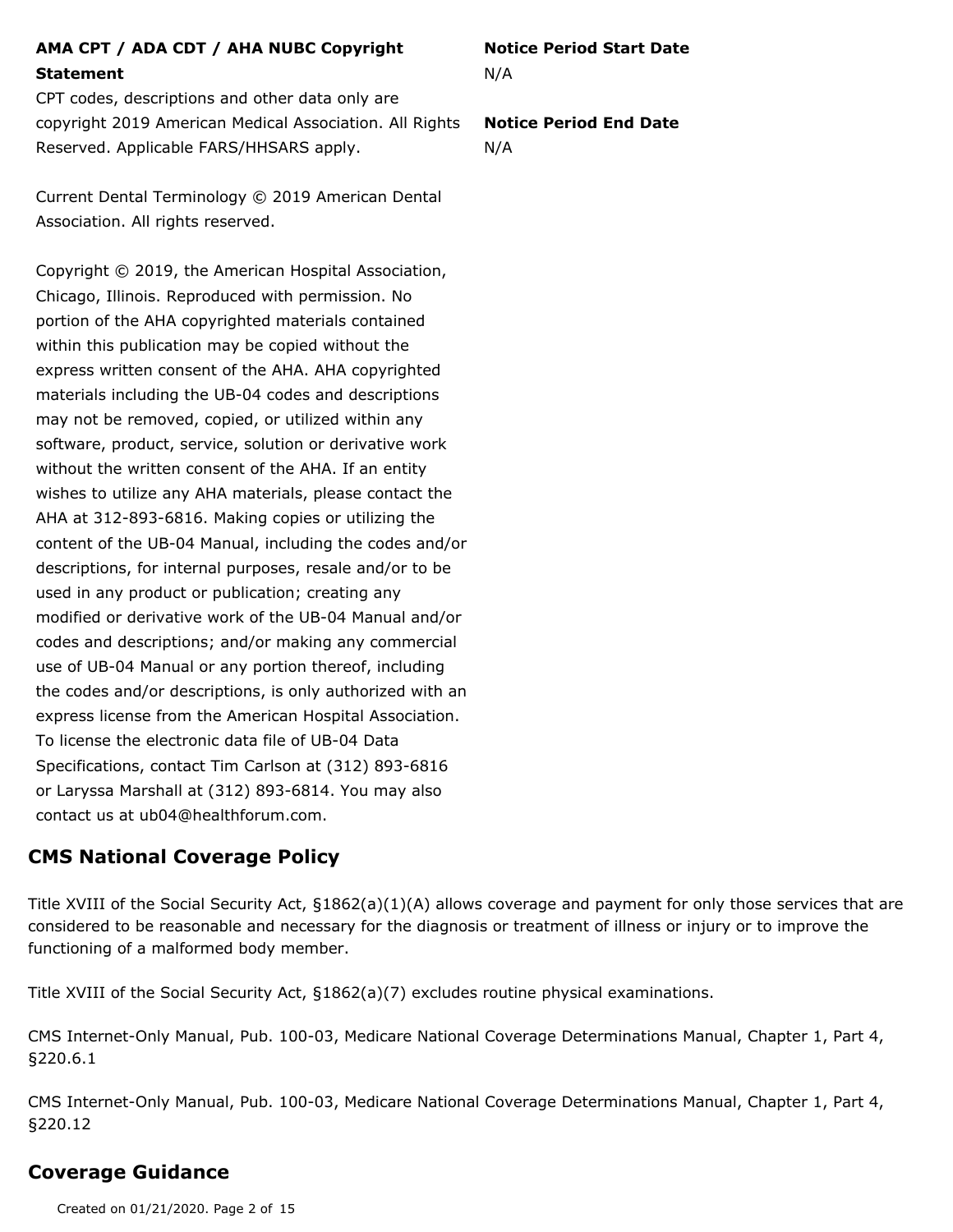### **Coverage Indications, Limitations, and/or Medical Necessity**

The two types of radionuclide studies commonly used for cardiac evaluation are myocardial perfusion imaging (MPI) and cardiac blood pool imaging (multiple gated acquisition scanning (MUGA), ventriculography). MPI is used primarily for the evaluation of coronary artery disease (CAD). Ventriculography is sometimes referred to as MUGA or cardiac blood pool imaging and is primarily used to evaluate valvular disease and cardiomyopathies. Either type of study may be obtained at rest or with stress. Stress may be provided by exercise or with pharmacologic agents.

MPI is a diagnostic procedure that evaluates blood flow to cardiac muscle using radionuclides. A gamma camera is used to record images in planar or tomographic (single photon emission computed tomography (SPECT)) projections. Use of dual radiopharmaceuticals permits concurrent studies at rest and after stress, which are then compared and interpreted by a nuclear physician. Since the radiopharmaceutical accumulates in the myocardium in relation to blood flow, ischemic and infarcted myocardium can be detected.

With the use of technetium based radiopharmaceuticals, the perfusion imaging may be linked to acquisition of "first pass" data to visualize blood flow through the right heart, lungs and left heart giving diagnostically useful information about cardiac chamber shunts, wall motion, cardiac output, ejection fraction (EF), left ventricular volume, shunt fraction and valvular regurgitation.

Positron emission tomography (PET) scans performed for the diagnosis and management of patients with known or suspected coronary artery disease, using the Food and Drug Administration (FDA) approved Rubidium 82 (Rb 82), are covered when the following conditions are met:

- The PET scan (at rest or rest with stress) is performed in place of SPECT; or
- is performed following and inconclusive SPECT (results that are equivocal, technically uninterpretable, or discordant with the patient's other clinical data).

In such cases the PET scan must have been determined to be medically necessary to guide further treatment of the patient.

When a PET scan is performed as an additional diagnostic test in the instance of an equivocal SPECT, the reason for performing the PET scan must be clearly documented in the patient's record.

The following studies are considered investigational and will not be covered:

- Ambulatory radionuclide cardiac monitoring
- Monoclonal anti-myosin imaging
- Radionuclide imaging of thrombi
- Radionuclide imaging of cardiac adrenergic nerves

### **Myocardial Perfusion Imaging**

Patients with a high pretest probability of disease are usually not candidates for this study unless determination of the size and reversibility of a defect are required for clinical decision making. Patients whose diagnosis is in question benefit most from this study. Patients with a low pretest probability of disease are usually not studied except when a prior exercise stress test by treadmill electrocardiogram (ECG) or echocardiogram (echo) is a presumed false positive. Stress MPI, preceded by satisfactory stress echo, is not medically necessary.

### **Indications for Myocardial Perfusion Imaging**

1. Acute myocardial infarction (AMI) - MPI is not typically performed during the acute period of myocardial infarction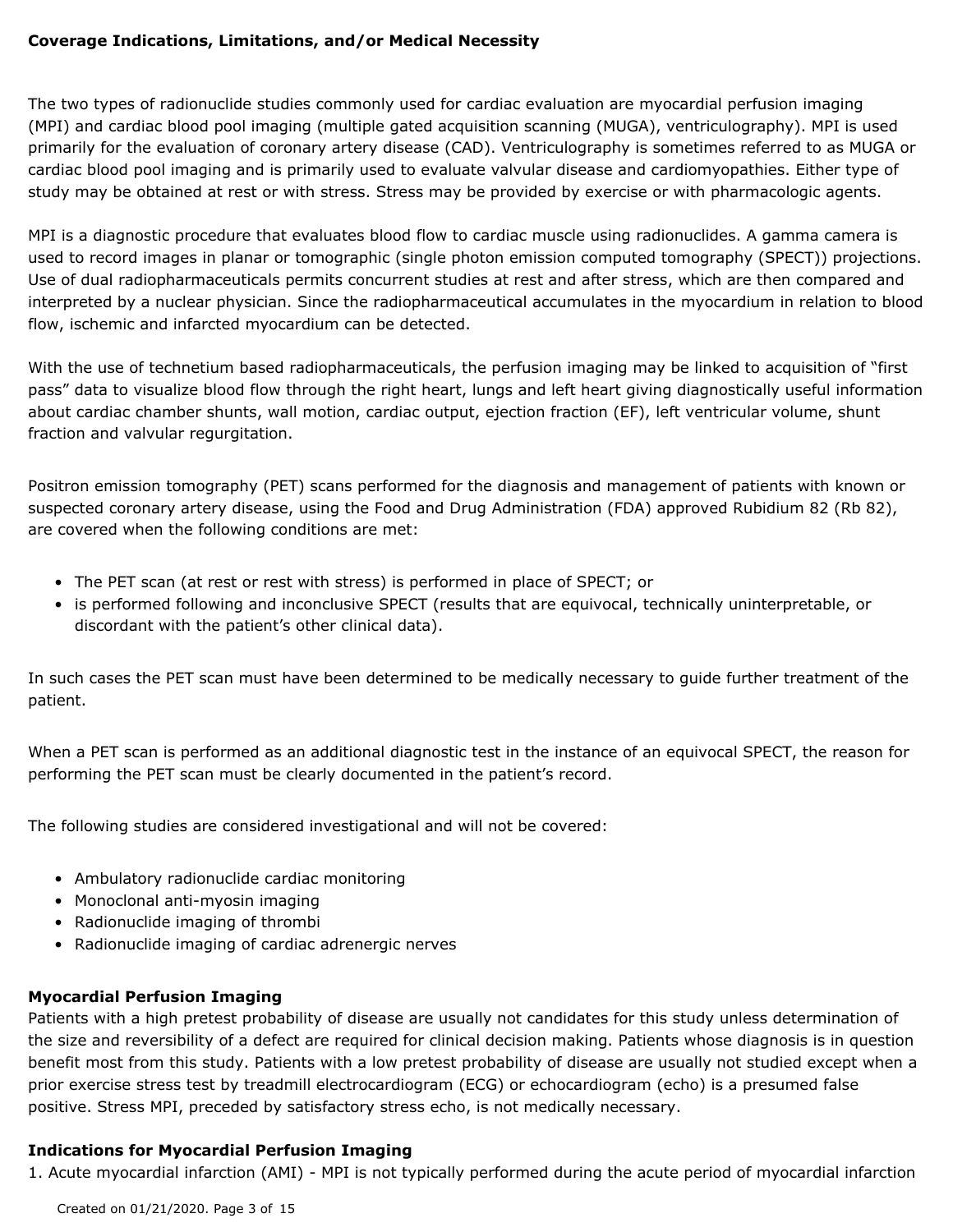(MI), if the diagnosis is established by other means. In selected patients, imaging is appropriate in the assessment of:

- Disease severity
- Risk assessment and /or prognosis
- Efficacy of acute reperfusion therapy
- Evidence of myocardial salvage
- Suspected infarction when the combination of history and other tests is not diagnostic.

2. Unstable angina - MPI may be useful as an adjunct to other tests in the diagnosis or treatment of unstable angina only when the combination of history and other tests is not diagnostic. In selected patients, imaging is appropriate for:

- Identification of ischemia in the distribution of a known lesion or in remote areas
- Identification of the severity/extent of disease in patients with medically unstable angina or ongoing ischemia
- Measurement of left ventricular function (LVF).

3. Chronic ischemic heart disease - The use of MPI is well established in the diagnosis and management of CAD and is covered in these situations:

- Diagnosis of CAD, especially in patients with atypical chest pain
- Evaluation of abnormal or suspected false positive stress ECG
- Evaluation of other symptoms suspicious for the diagnosis of CAD such as syncope and ventricular arrhythmia
- Assessment of myocardial viability after revascularization or medical management
- Planning percutaneous transluminal coronary angioplasty (PTCA) to identify lesions causing ischemia, if unknown
- Evaluation of suspected or known CAD prior to high risk surgical procedure
- Identification of the presence, location, extent, and severity of myocardial ischemia
- Assessment of drug therapy
- Assessment of symptoms suggesting restenosis following PTCA
- Assessment of symptoms suggesting ischemia following Coronary Artery Bypass Graft (CABG)
- Follow up of symptomatic ischemic heart disease

4. Congenital heart disease (CHD) - Echo is the method of choice for evaluating patients with known or suspected CHD. Selected patients may benefit from MPI when assessing for:

- Diagnosis of anomalies of the coronary circulation
- Kawasaki's disease
- 5. Post-transplant cardiac disease
	- Assessment of coronary arteriopathy
	- Evaluation for ventricular dysfunction with post-transplant rejection

### **Cardiac Blood Pool Imaging (MUGA, Ventriculography)**

These services are allowed for the evaluation of ventricular size, wall motion, stroke volume, and EF when this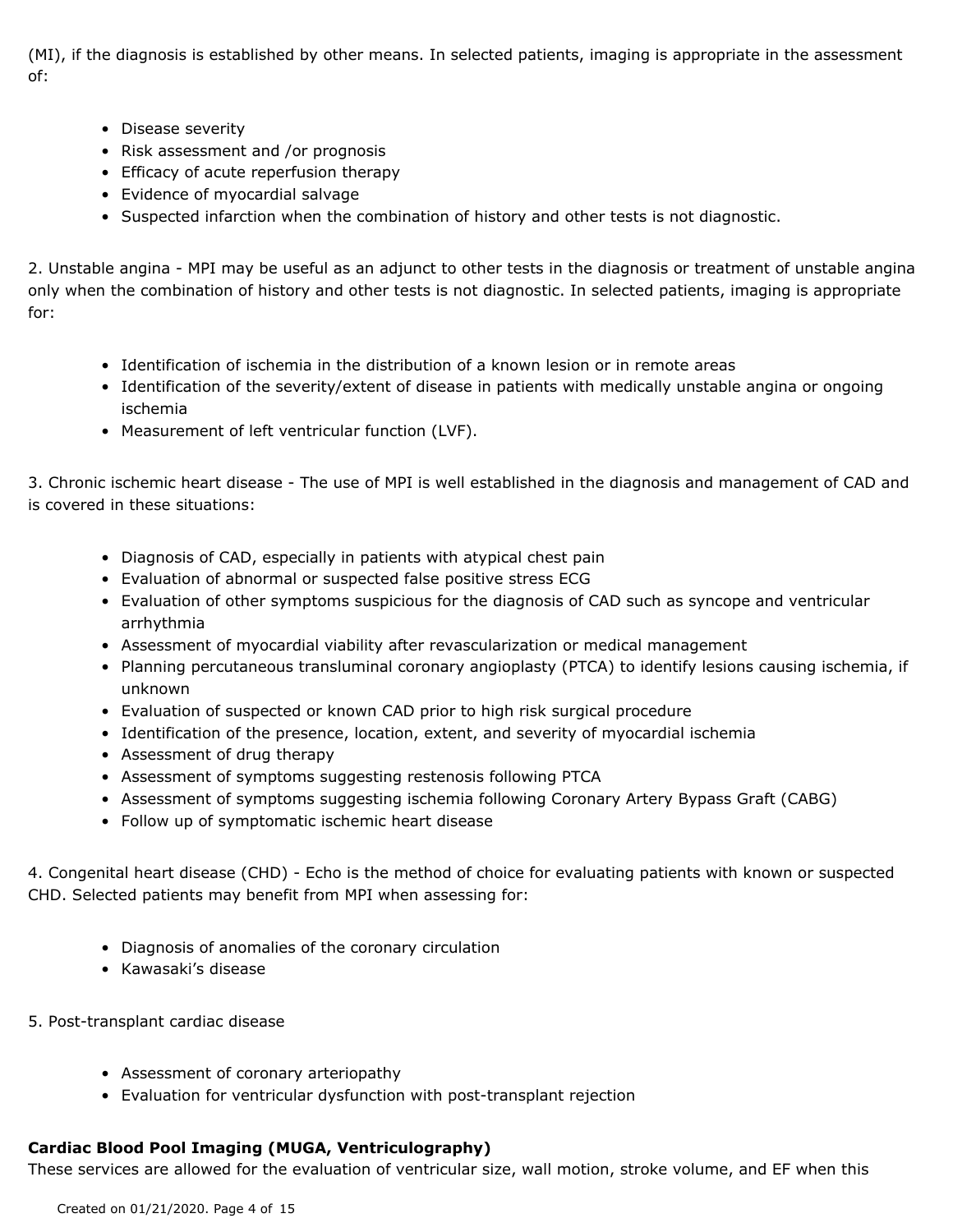information is medically necessary to direct further evaluation and management of the cardiac condition.

### **Indications for Cardiac Blood Pool Imaging (MUGA, Ventriculography) :**

1. Cardiomyopathy - Cardiac blood pool imaging (MUGA, ventriculography) is covered for:

- Diagnosis of hypertrophic cardiomyopathy and /or myocardial ischemia
- Differentiation of ischemic from non-ischemic cardiomyopathy
- 2. Post-transplant cardiac disease
	- Assessment of coronary arteriopathy
	- Evaluation for ventricular dysfunction with post-transplant rejection
- 3. Assessment of cardiac function for cardiotoxic chemotherapy
	- A. One baseline study is considered medically necessary prior to the initiation of cardiotoxic chemotherapy when one of the following conditions is met:
		- 1. No echo is planned or performed
		- 2. Prior echocardiogram is uninterpretable due to poor visualization window
	- B. Cardiac function monitoring during or at the completion of cardiotoxic chemotherapy. Cardiotoxic chemotherapy includes any of the following medications:
		- · 5-FU (5 fluorouracil)
		- $\cdot$  Adriamycin $\stackrel{\textcircled{\textcirc}}{ }$  (doxorubicin)
		- · Avastin<sup>®</sup> (bevacizumab)
		- · Cerubidine® (daunorubicin)
		- · Clolar<sup>®</sup> (clofarabine)
		- $\cdot$  Cytoxan $^{\circledR}$  (cyclophosphamide)
		- $\cdot$  Epirubicin (Pharmorubicin $^{\circledR}$ )
		- $\cdot$  Gleevec<sup>®</sup> (imatinib)
		- $\cdot$  Herceptin $^{\circledR}$  (trastuzumab)
		- · Ifex® (ifosfamide)
		- $\cdot$  Mutamycin $\overline{^{(8)}}$  (mitomycin)
		- · Nexavar<sup>®</sup> (sorafenib)
		- $\cdot$  Novantrone $^{\circledR}$  (mitoxantrone)
		- $\cdot$  Sutent $^{\circledR}$  (sunitinib)
		- · Taxol<sup>®</sup> (paclitaxel)
		- · Taxotere® (docetaxel)
		- · Tykerb® (lapatinib)
		- · Valstar<sup>®</sup> (valrubicin)
		- $\cdot$  Xeloda $^{\circledR}$  (capecitabine)
		- $\cdot$  Zavedos $^{\circledR}$  (idarubicin)

### **Pharmacologic Stress Agents**

For those patients who are unable to reach 75-100% of their age predicted maximum heart rate by physiologic exercise, vasodilation can be achieved with the use of either dipyridamole or adenosine. Use of pharmacologic agents in MPI is not a standard of care and is not medically necessary unless exercise is not possible. In some cases dobutamine may be used to effect stress through its inotropic effect.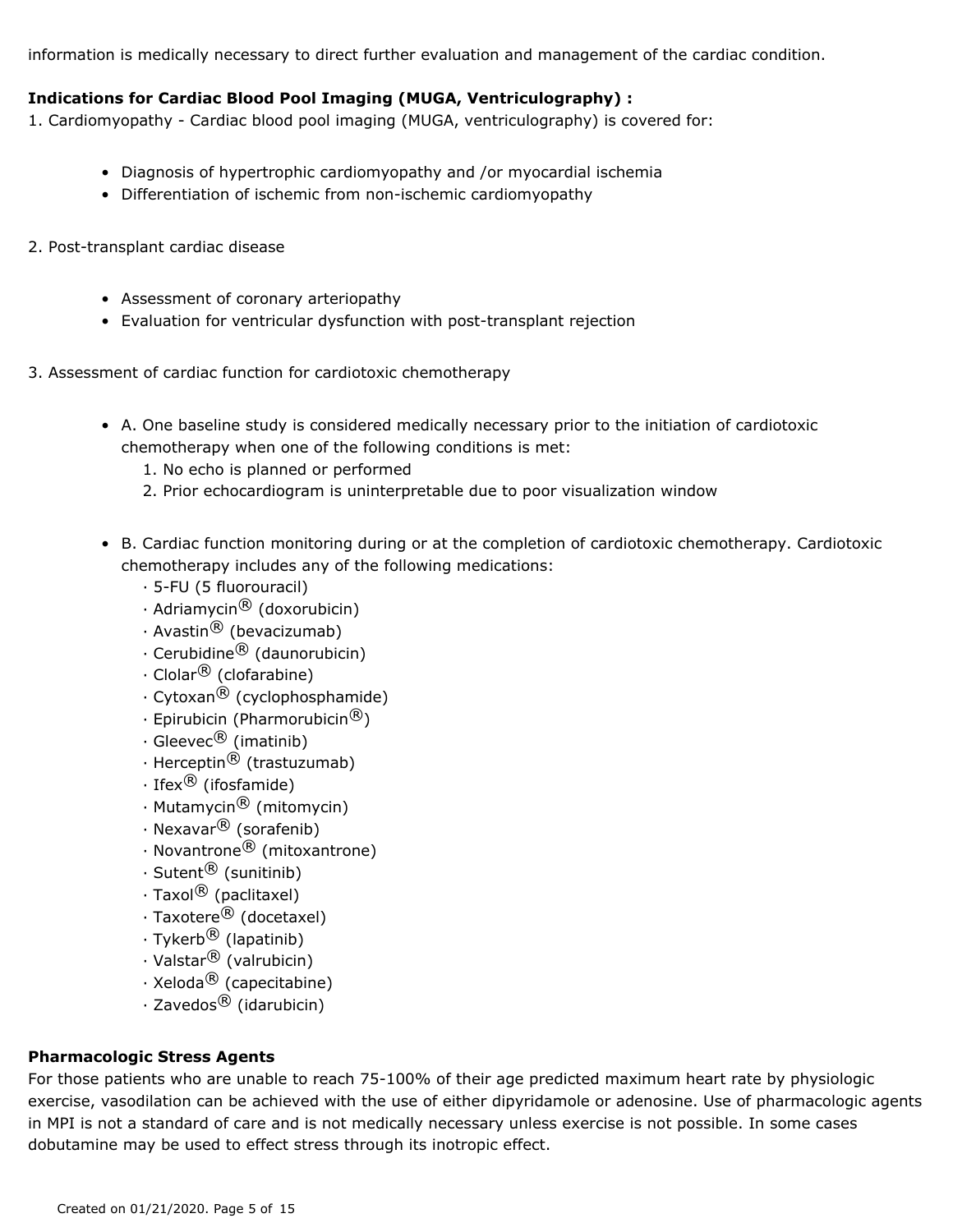1. Dipyridamole is typically administered intravenously (IV) at 0.57 mg/kg over a 4-minute period. The maximum dose should not exceed 60 mg. Since the dilation effect persists, after injection of the radiopharmaceutical, its effect is typically reversed with IV aminophylline, which must be available to reverse ischemia when it occurs. Dipyridamole is relatively contraindicated in patients with:

- Known bronchospastic lung disease (asthma)
- Systemic hypotension (systolic blood pressure (BP) below 100 mm Hg.)
- AMI less than 48 hours old
- Unstable angina

2. Adenosine is administered IV at 0.14 mg/kg/min over 6 minutes (0.84mg/kg). The vasodilation effect is short lived. Adenosine is contraindicated in patients with:

- Second or third degree atrioventricular (AV) block
- Sinus node disease, except for those with a functioning pacemaker
- Known or suspected bronchoconstrictive or bronchospastic lung disease
- Known hypersenstivity to adenosine

3. Dobutamine is administered IV, starting at 0.5-1.0 mcg/kg/min and titrated to reach the maximum heart rate for 2-5 minutes. The maximum dose is 40 mcg/kg/min. Atropine may be added in appropriate doses IV. Dobutamine is contraindicated in patients with:

- Idiopathic subaortic stenosis
- AMI

### **Physician Supervision Requirements**

MPI and blood pool imaging require general supervision by a qualified physician licensed to administer radioactive materials. Cardiology stress procedures performed in conjunction with nuclear MPI studies are covered by Medicare only when performed under the direct supervision of a qualified physician, who provides:

- Medical expertise required for performance of the test
- Medical treatment for complications and side effects of the test
- Medical services required as part of the test such as injections of medications
- Medical expertise in the interpretation of the cardiovascular stress test component, some of which has to be provided during the test and before the patient is discharged from the testing suite

### **Summary of Evidence**

N/A

**Analysis of Evidence (Rationale for Determination)**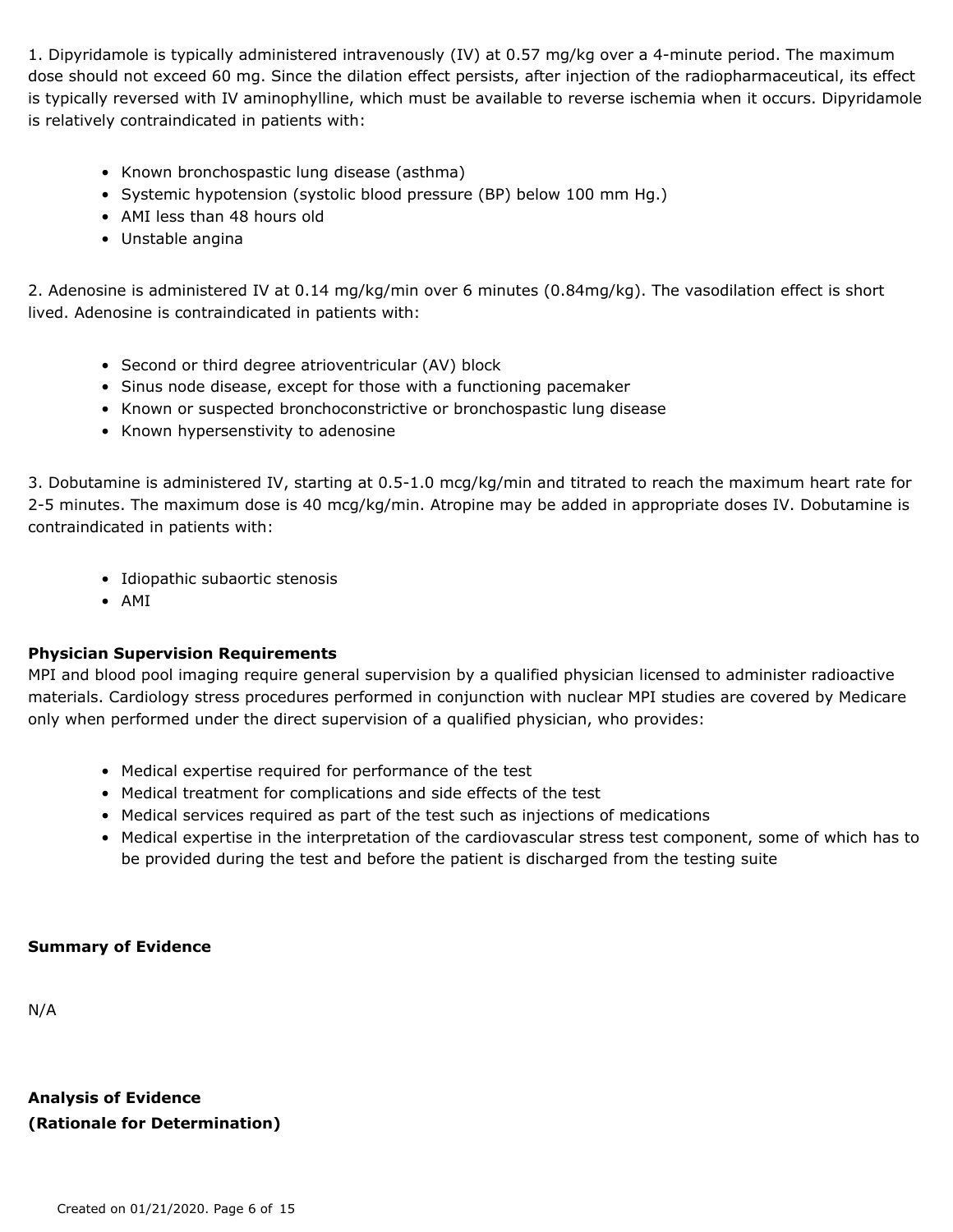## **General Information**

### **Associated Information**

### **Documentation Requirements**

The patient's medical record must document the medical necessity of services performed for each date of service submitted on a claim, and documentation must be available to the A/B MAC on request.

The medical record must document when significant resting ECG abnormalities are present, or a medication is being used and cannot be withdrawn, that would interfere with interpretation of a stress ECG, resulting in the selection of myocardial perfusion study.

The rationale for selecting pharmacologic stress rather than exercise stress must be indicated in the medical record.

Claims submitted for stress tests performed as preoperative evaluation of patients without symptoms of CAD who are deemed to be at moderate risk must document one of the following at-risk conditions in the medical record: Diabetes mellitus (DM) with complications, peripheral vascular disease (PVD), aortic aneurysm or cerebrovascular disease.

### **Utilization Guidelines**

Services performed for excessive frequency are not medically necessary. Frequency is considered excessive when services are performed more frequently than generally accepted by peers and the reason for additional services is not justified by documentation.

### **Sources of Information**

N/A

### **Bibliography**

Federal Register 1997;62(211):59058-59260.

Glamann DB, Lange RA, Corbett JR, Hillis LD. Utility of various radionuclide techniques for distinguishing ischemic from nonischemic dilated cardiomyopathy. *Arch of Intern Med*. 1992;152(4):769-72.

Heo J, Iskandrian AS. Technetium-labeled myocardial perfusion agents. *Cardiol Clin*. 1994;12(2):187-98.

Ritchie JI, Bateman TM, Bonow RO, et al. Guidelines for clinical use of cardiac radionuclide imaging. A report of the American Heart Association/American College of Cardiology task force on assessment of diagnostic and therapeutic cardiovascular procedures, committee on radionuclide imaging, developed in collaboration with the American Society of Nuclear Cardiology. *Circulation*. 1995;91(4):1278-303.

Watson NE, Cowan RJ, Ball JD. Conventional radionuclide cardiac imaging. *Radiol Clin North Am*. 1994;32(3):477- 500.

Zaret BL, Wackers FJ. Nuclear cardiology (first of two parts). *N Engl J Med*. 1993;329(11):775-83.

Zaret BL, Wackers FJ. Nuclear cardiology (second of two parts). *N Engl J Med*. 1993;329(12):855-63.

Created on 01/21/2020. Page 7 of 15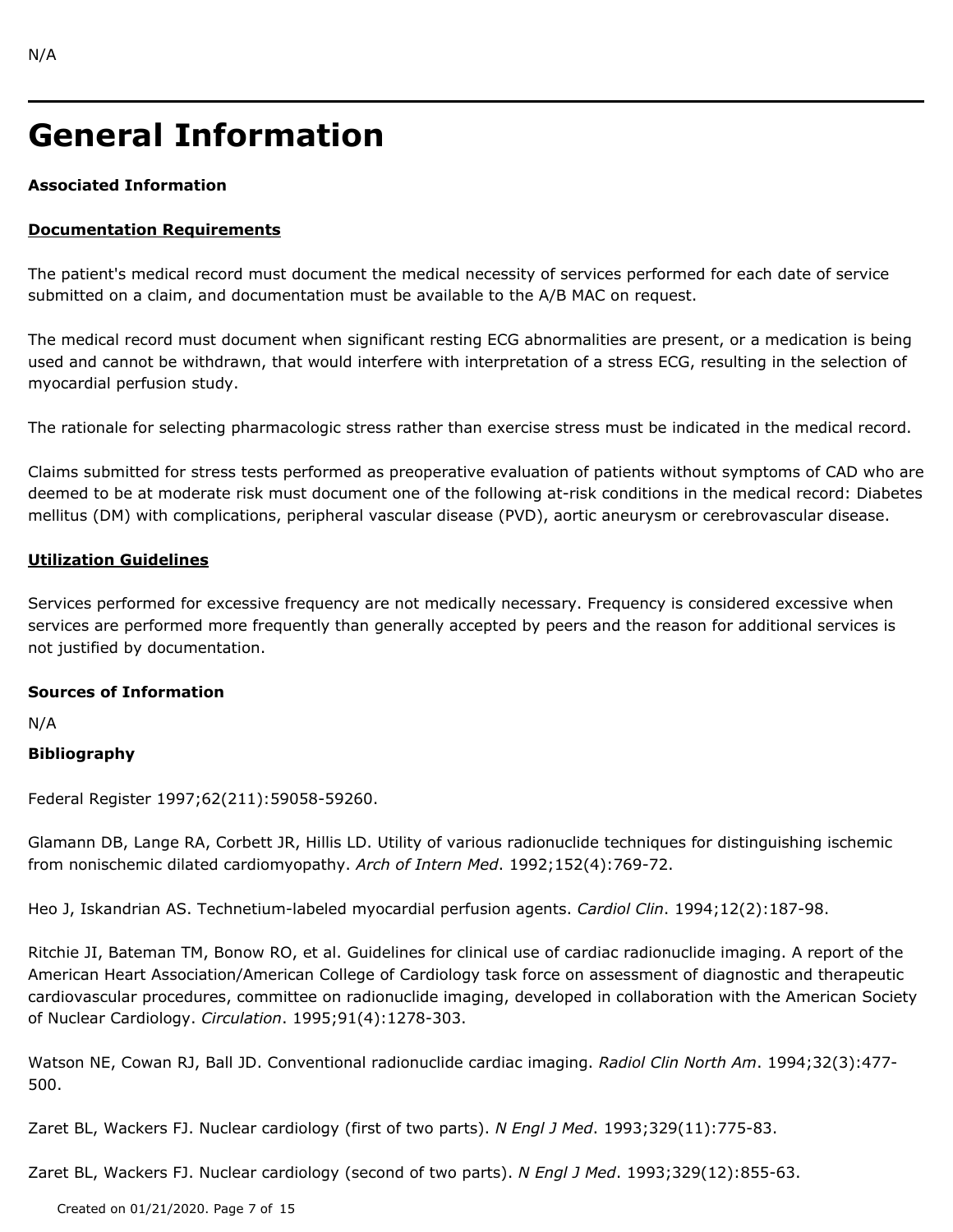# **Revision History Information**

| <b>REVISION</b><br><b>HISTORY</b><br><b>DATE</b> | <b>REVISION</b><br><b>HISTORY</b><br><b>NUMBER</b> | <b>REVISION HISTORY EXPLANATION</b>                                                                                                                                                                                                                                                                                                                                                                                                                                                                                                                                                                                                                                                                                                                                                              | <b>REASON(S) FOR CHANGE</b>      |
|--------------------------------------------------|----------------------------------------------------|--------------------------------------------------------------------------------------------------------------------------------------------------------------------------------------------------------------------------------------------------------------------------------------------------------------------------------------------------------------------------------------------------------------------------------------------------------------------------------------------------------------------------------------------------------------------------------------------------------------------------------------------------------------------------------------------------------------------------------------------------------------------------------------------------|----------------------------------|
| 10/10/2019                                       | R <sub>18</sub>                                    | This LCD is being revised in order to adhere to CMS<br>requirements per chapter 13, section 13.5.1 of the Program<br>Integrity Manual, to remove all coding from LCDs. There has<br>been no change in coverage with this LCD revision. Title XVIII<br>of the Social Security Act, §1833(e) was removed from the<br>CMS National Coverage Policy section of this LCD and<br>placed in the related Billing and Coding: Cardiac Radionuclide<br>Imaging A56476 article.<br>At this time 21 <sup>st</sup> Century Cures Act will apply to new and<br>revised LCDs that restrict coverage which requires comment<br>and notice. This revision is not a restriction to the coverage<br>determination; and, therefore not all the fields included on the<br>LCD are applicable as noted in this policy. | • Provider<br>Education/Guidance |
| 05/09/2019                                       | R <sub>17</sub>                                    | Under Coverage Indications, Limitations and/or Medical<br>Necessity - Myocardial Perfusion Imaging, Cardiac Blood<br>Pool Imaging (MUGA, Ventriculography), Pharmacologic<br><b>Stress Agents and Physician Supervision Requirements</b><br>removed all HCPCS and CPT <sup>®</sup> codes listed in each subsection.<br>At this time 21 <sup>st</sup> Century Cures Act will apply to new and<br>revised LCDs that restrict coverage which requires comment<br>and notice. This revision is not a restriction to the coverage<br>determination; and, therefore not all the fields included on the<br>LCD are applicable as noted in this policy.                                                                                                                                                  | • Provider<br>Education/Guidance |
| 04/11/2019                                       | R <sub>16</sub>                                    | All coding located in the <b>Coding Information</b> section has<br>been moved into the related Billing and Coding: Cardiac<br>Radionuclide Imaging A56476 article and removed from the<br>LCD.<br>Under Coverage Indications, Limitations and/or Medical<br>Necessity removed quoted Internet Only Manual (IOM) text<br>and changed verbiage to read "Positron emission tomography<br>(PET) scans performed for the diagnosis and management of<br>patients with known or suspected coronary artery disease,<br>using Food and Drug Administration (FDA) approved Rubidium<br>82 (Rb 82), are covered when the following conditions are<br>met: The PET scan (at rest or rest with stress) is performed in<br>place of SPECT; or is performed following and inconclusive                         | • Provider<br>Education/Guidance |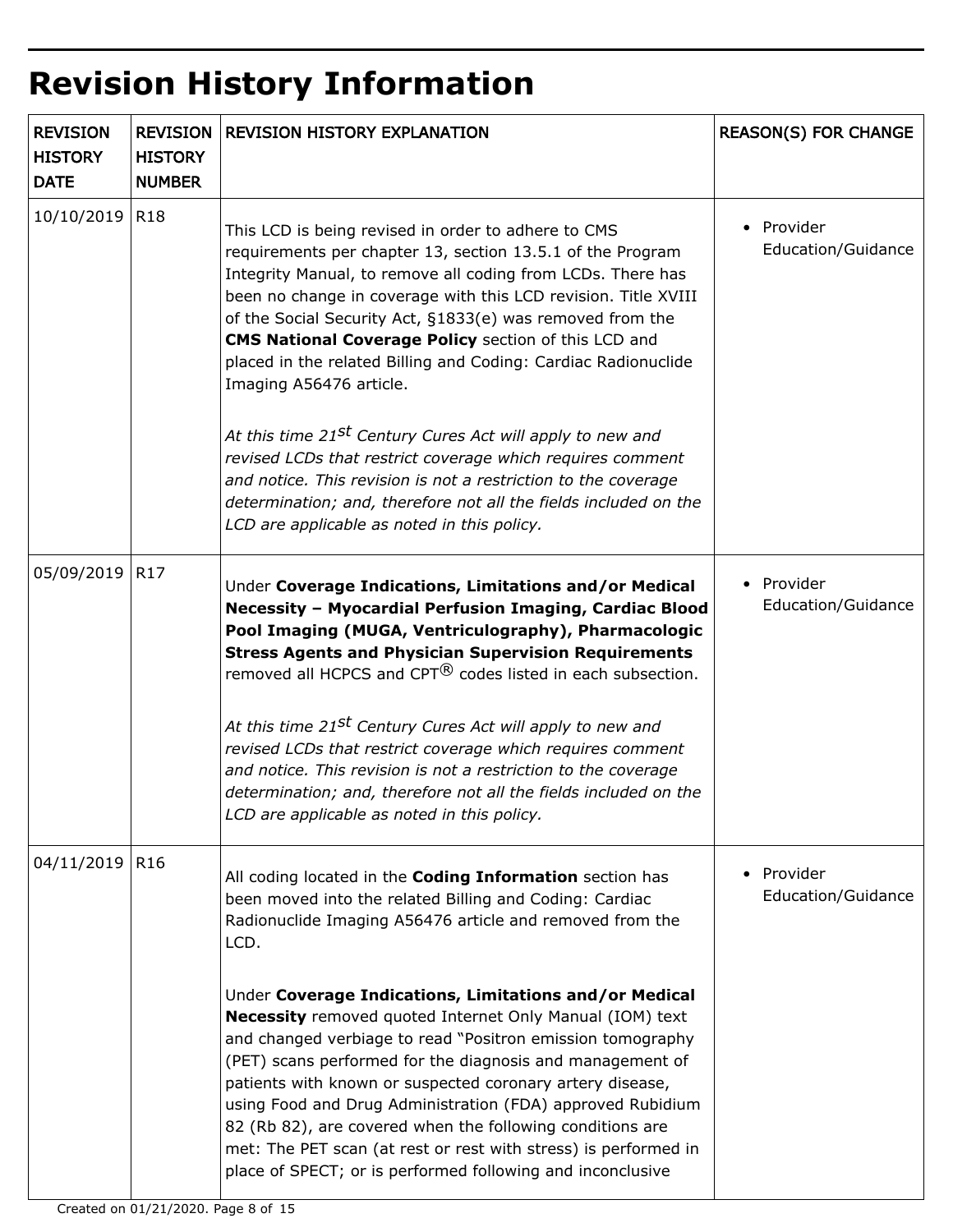| <b>REVISION</b><br><b>HISTORY</b><br><b>DATE</b> | <b>REVISION</b><br><b>HISTORY</b><br><b>NUMBER</b> | <b>REVISION HISTORY EXPLANATION</b>                                                                                                                                                                                                                                                                                                                                                                                                                                                                                                                                                                                                                                                                                                                                                                                                                                                                    | <b>REASON(S) FOR CHANGE</b>                   |
|--------------------------------------------------|----------------------------------------------------|--------------------------------------------------------------------------------------------------------------------------------------------------------------------------------------------------------------------------------------------------------------------------------------------------------------------------------------------------------------------------------------------------------------------------------------------------------------------------------------------------------------------------------------------------------------------------------------------------------------------------------------------------------------------------------------------------------------------------------------------------------------------------------------------------------------------------------------------------------------------------------------------------------|-----------------------------------------------|
|                                                  |                                                    | SPECT (results that are equivocal, technically uninterpretable,<br>or discordant with the patient's other clinical data). In such<br>cases the PET scan must have been determined to be medically<br>necessary to guide further treatment of the patient. When a<br>PET scan is performed as an additional diagnostic test in the<br>instance of an equivocal SPECT, the reason for performing the<br>PET scan must be clearly documented in the patient's record."<br>which starts in the fourth paragraph. Under the subheading<br><b>Indication for Myocardial Perfusion Imaging removed</b><br>italics from all five headings. Under <b>Bibliography</b> changes<br>were made to citations to reflect AMA citation guidelines.<br>Formatting, punctuation and typographical errors were<br>corrected, acronyms were inserted, and $CPT^{(8)}$ was inserted<br>throughout the LCD where applicable. |                                               |
|                                                  |                                                    | At this time 21 <sup>st</sup> Century Cures Act will apply to new and<br>revised LCDs that restrict coverage which requires comment<br>and notice. This revision is not a restriction to the coverage<br>determination; and, therefore not all the fields included on the<br>LCD are applicable as noted in this policy.                                                                                                                                                                                                                                                                                                                                                                                                                                                                                                                                                                               |                                               |
| 11/08/2018                                       | R <sub>15</sub>                                    | Under Bibliography changes were made to citations to reflect<br>AMA citation guidelines. Formatting, punctuation and<br>typographical errors were corrected throughout the policy.<br>At this time 21 <sup>st</sup> Century Cures Act will apply to new and<br>revised LCDs that restrict coverage which requires comment<br>and notice. This revision is not a restriction to the coverage<br>determination; and, therefore not all the fields included on the<br>LCD are applicable as noted in this policy.                                                                                                                                                                                                                                                                                                                                                                                         | • Provider<br>Education/Guidance              |
| 10/01/2018                                       | R <sub>14</sub>                                    | Under ICD-10 Codes that Support Medical Necessity:<br>Group 1 added ICD-10 codes I63.81, I63.89, I67.850 and<br>167.858. Under ICD-10 Codes that Support Medical<br>Necessity: Group 1 deleted ICD-10 code I63.8. This revision<br>is due to the 2018 Annual ICD-10 Code Update and is effective<br>on October 1, 2018.<br>At this time 21 <sup>st</sup> Century Cures Act will apply to new and<br>revised LCDs that restrict coverage which requires comment<br>and notice. This revision is not a restriction to the coverage<br>determination; and, therefore not all the fields included on the<br>LCD are applicable as noted in this policy.                                                                                                                                                                                                                                                    | Revisions Due To<br>ICD-10-CM Code<br>Changes |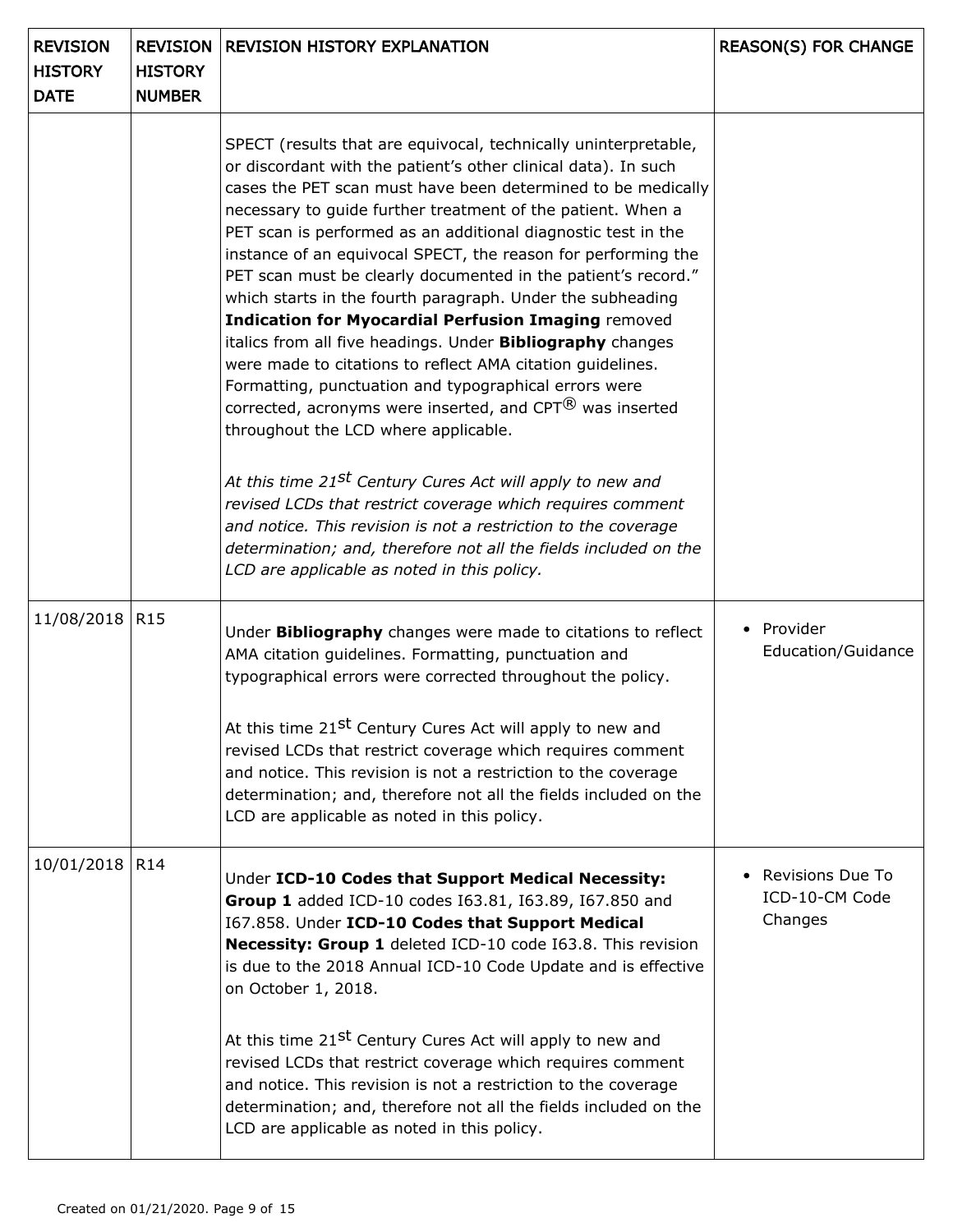| <b>REVISION</b><br><b>HISTORY</b><br><b>DATE</b> | <b>REVISION</b><br><b>HISTORY</b><br><b>NUMBER</b> | <b>REVISION HISTORY EXPLANATION</b>                                                                                                                                                                                                                                                                                                                                                                                                                                                                                                                                                                                                                                                                                                                                                                                                                                                                                                                                                    | <b>REASON(S) FOR CHANGE</b>                                      |
|--------------------------------------------------|----------------------------------------------------|----------------------------------------------------------------------------------------------------------------------------------------------------------------------------------------------------------------------------------------------------------------------------------------------------------------------------------------------------------------------------------------------------------------------------------------------------------------------------------------------------------------------------------------------------------------------------------------------------------------------------------------------------------------------------------------------------------------------------------------------------------------------------------------------------------------------------------------------------------------------------------------------------------------------------------------------------------------------------------------|------------------------------------------------------------------|
| 02/26/2018                                       | R <sub>13</sub>                                    | The Jurisdiction "J" Part B Contracts for Alabama (10112),<br>Georgia (10212) and Tennessee (10312) are now being<br>serviced by Palmetto GBA. The notice period for this LCD<br>begins on 12/14/17 and ends on 02/25/18. Effective 02/26/18,<br>these three contract numbers are being added to this LCD. No<br>coverage, coding or other substantive changes (beyond the<br>addition of the 3 Part B contract numbers) have been<br>completed in this revision.                                                                                                                                                                                                                                                                                                                                                                                                                                                                                                                      | Change in Affiliated<br><b>Contract Numbers</b>                  |
| 01/29/2018                                       | R <sub>12</sub>                                    | The Jurisdiction "J" Part A Contracts for Alabama (10111),<br>Georgia (10211) and Tennessee (10311) are now being<br>serviced by Palmetto GBA. The notice period for this LCD<br>begins on 12/14/17 and ends on 01/28/18. Effective 01/29/18,<br>these three contract numbers are being added to this LCD. No<br>coverage, coding or other substantive changes (beyond the<br>addition of the 3 Part A contract numbers) have been<br>completed in this revision.                                                                                                                                                                                                                                                                                                                                                                                                                                                                                                                      | Change in Affiliated<br><b>Contract Numbers</b>                  |
| 12/02/2017                                       | R11                                                | Revisions were made to the Cardiac Radionuclide Imaging<br>Local Coverage Determination (LCD) L33457. Under Coverage<br><b>Indications, Limitations and/or Medical Necessity</b><br>"multiple gated acquisition" and "Percutaneous Transluminal<br>Coronary Angioplasty" verbiage was deleted, the first set of<br>bulleted verbiage was italicized, corrected sentence grammar,<br>corrected the maximum dose of Dobutamine to read<br>"40mcg/kg/min, and the bullets throughout the policy were<br>rearranged. Under CPT/HCPCS Codes, added the Group 3<br>paragraph verbiage: "Pharmacologic Stress Agents" and the<br>following HCPCS codes were added: J0153, J0280, J0461,<br>J1245, and J1250. Under ICD-10 Codes that Support<br>Medical Necessity, Group 1 Paragraph, Myocardial Perfusion<br>Imaging, added Group 3 codes J0153, J0280, J0461, J1245,<br>and J1250. Under Associated Information corrected the<br>spelling error in the title Documentation Requirements and | • Provider<br>Education/Guidance<br>Other (Annual<br>Validation) |
|                                                  |                                                    | added "the" to the first paragraph. Under Bibliography<br>corrected the author initials to now read "JI" for the Circulation<br>journal citation.                                                                                                                                                                                                                                                                                                                                                                                                                                                                                                                                                                                                                                                                                                                                                                                                                                      |                                                                  |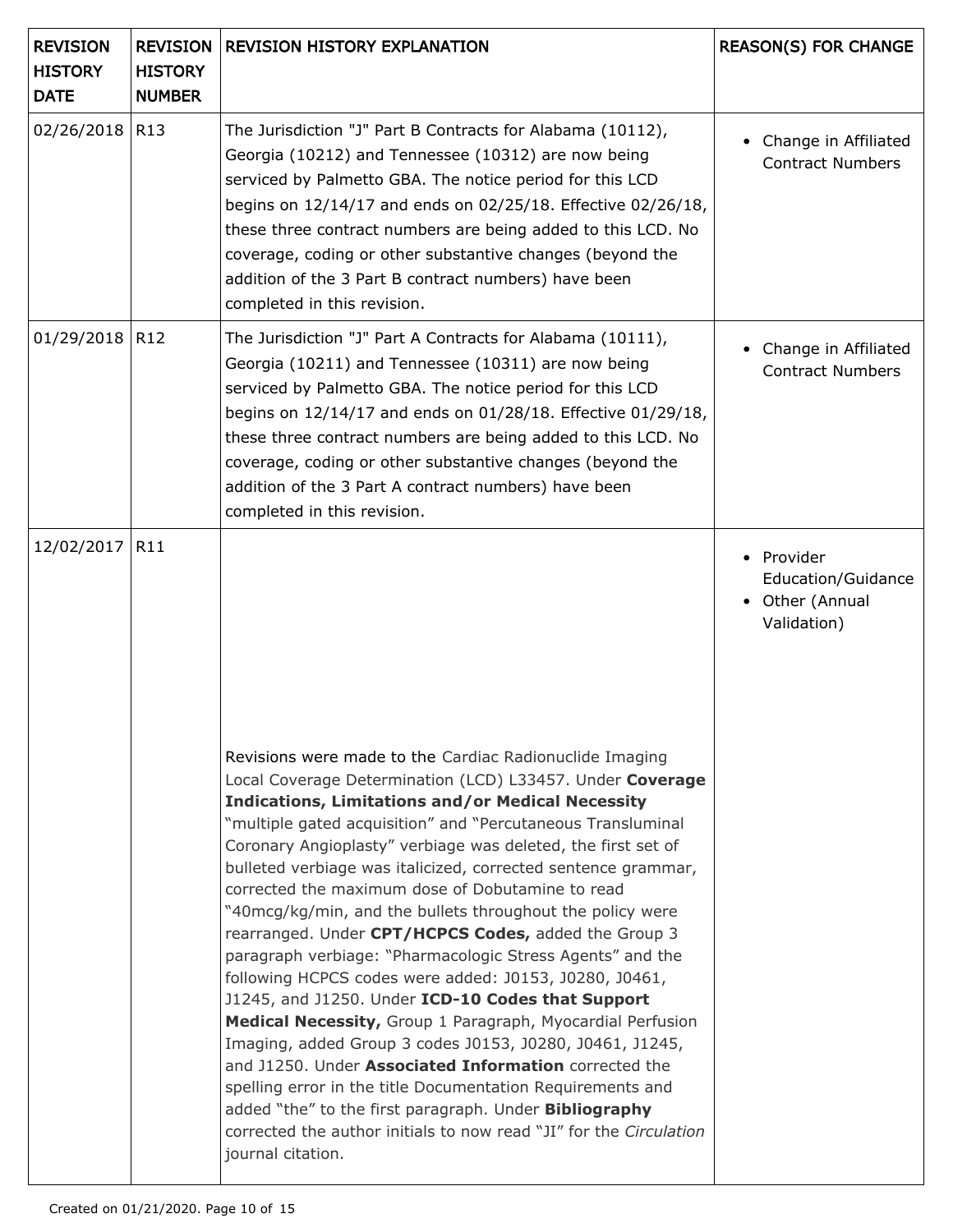| <b>REVISION</b><br><b>HISTORY</b><br><b>DATE</b> | <b>HISTORY</b><br><b>NUMBER</b> | <b>REVISION   REVISION HISTORY EXPLANATION</b>                                                                                                                                                                                                                                                               | <b>REASON(S) FOR CHANGE</b>                                                         |
|--------------------------------------------------|---------------------------------|--------------------------------------------------------------------------------------------------------------------------------------------------------------------------------------------------------------------------------------------------------------------------------------------------------------|-------------------------------------------------------------------------------------|
|                                                  |                                 | At this time 21st Century Cures Act will apply to new and<br>revised LCDs that restrict coverage which requires comment<br>and notice. This revision is not a restriction to the coverage<br>determination; and, therefore not all the fields included on the<br>LCD are applicable as noted in this policy. |                                                                                     |
|                                                  |                                 |                                                                                                                                                                                                                                                                                                              |                                                                                     |
| 10/01/2017                                       | R <sub>10</sub>                 | Under ICD-10 Codes That Support Medical Necessity<br>Myocardial Perfusion Imaging Group 1: Codes added<br>ICD-10 codes I21.9, I21.A1, I21.A9, I27.20, I27.21,<br>I27.22, I27.23, I27.24, I27.29, I27.83, I50.810, I50.811,<br>I50.812, I50.813, I50.814, I50.82, I50.83, I50.84, and                         | • Provider<br>Education/Guidance<br>• Revisions Due To<br>ICD-10-CM Code<br>Changes |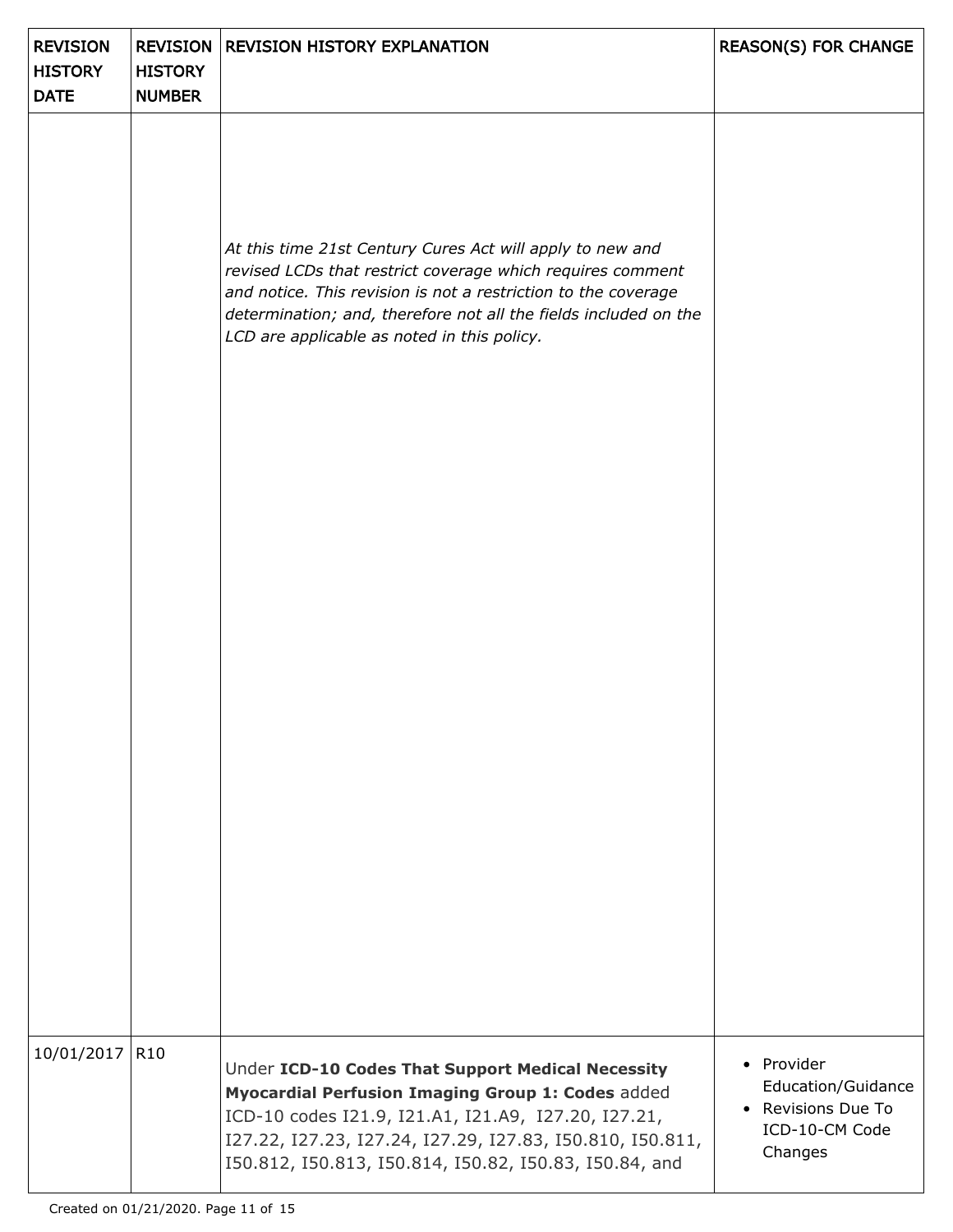| <b>REVISION</b><br><b>HISTORY</b><br><b>DATE</b> | <b>REVISION</b><br><b>HISTORY</b><br><b>NUMBER</b> | <b>REVISION HISTORY EXPLANATION</b>                                                                                                                                                                                                                                                                                                                                                                                                                                                                                                                                                                                 | <b>REASON(S) FOR CHANGE</b>                                                                                                                         |
|--------------------------------------------------|----------------------------------------------------|---------------------------------------------------------------------------------------------------------------------------------------------------------------------------------------------------------------------------------------------------------------------------------------------------------------------------------------------------------------------------------------------------------------------------------------------------------------------------------------------------------------------------------------------------------------------------------------------------------------------|-----------------------------------------------------------------------------------------------------------------------------------------------------|
|                                                  |                                                    | 150.89. The code description was changed for 150.1.<br>Under ICD-10 Codes That Support Medical Necessity<br>Cardiac Blood Pool Imaging Group 2: Codes added ICD-<br>10 codes I21.9, I21.A1, I21.A9, I27.20, I27.21, I27.22,<br>I27.23, I27.24, I27.29, I27.83, I50.810, I50.811,<br>I50.812, I50.813, I50.814, I50.82, I50.83, I50.84, and<br>I50.89. ICD-10 code I27.2 was deleted. The code<br>description was changed for I50.1. This revision is due to<br>the 2017 Annual ICD-10 Code Updates.                                                                                                                 |                                                                                                                                                     |
|                                                  |                                                    | At this time 21 <sup>st</sup> Century Cures Act will apply to new and<br>revised LCDs that restrict coverage which requires<br>comment and notice. This revision is not a restriction to<br>the coverage determination; and, therefore not all the<br>fields included on the LCD are applicable as noted in this<br>policy.                                                                                                                                                                                                                                                                                         |                                                                                                                                                     |
| 12/30/2016                                       | R <sub>9</sub>                                     | Under Coverage Indications, Limitations and/or Medical<br><b>Necessity</b> the following acronyms were defined:<br>Electrocardiogram (ECG); Percutaneous Transluminal Coronary<br>Angioplasty (PTCA); and Coronary Artery Bypass Graft (CABG).                                                                                                                                                                                                                                                                                                                                                                      | • Provider<br>Education/Guidance                                                                                                                    |
| 10/01/2016                                       | R <sub>8</sub>                                     | Under ICD-10 Codes That Support Medical Necessity:<br>Group 2 added C58, C81.10, C81.11, C81.12, C81.13,<br>C81.14, C81.15, C81.16, C81.17, C81.18, C81.19, C81.20,<br>C81.21, C81.22, C81.23, C81.24, C81.25, C81.26, C81.27,<br>C81.28, C81.29, C81.30, C81.31, C81.32, C81.33, C81.34,<br>C81.35, C81.36, C81.37, C81.38, C81.39, C81.40, C81.41,<br>C81.42, C81.43, C81.44, C81.45, C81.46, C81.47, C81.48,<br>C81.49, C81.70, C81.71, C81.72, C81.73, C81.74, C81.75,<br>C81.76, C81.77, C81.78 and C81.79. This revision is due to<br>the Annual ICD-10 Code Update and becomes effective<br>October 1, 2016. | • Provider<br>Education/Guidance<br>$\bullet$ - Revisions Due To -<br>ICD-10-CM Code<br>Changes                                                     |
| 05/19/2016                                       | R7                                                 | Under ICD-10 Codes That Support Medical Necessity<br>Group 2 added an asterisk to ICD-10 code Z08.                                                                                                                                                                                                                                                                                                                                                                                                                                                                                                                  | • Other                                                                                                                                             |
| 01/04/2016                                       | R <sub>6</sub>                                     | For clarification purposes, multiple gated acquisition scanning<br>(MUGA) and ventriculography were added throughout the LCD<br>to be synonymous with cardiac blood pool imaging. Under CMS<br>National Coverage Policy deleted Title XVIII of the Social<br>Security Act, §1862 (a)(1)(D) Investigational or Experimental<br>and added CMS Internet-Only Manual, Pub. 100-03, Medicare<br>National Coverage Determinations Manual, Chapter 1, Part 4,<br>§§220.6.1 and 220.12. Under Coverage Indications,                                                                                                         | • Provider<br>Education/Guidance<br>• Creation of Uniform<br>LCDs Within a MAC<br>Jurisdiction<br>Typographical Error<br>Reconsideration<br>Request |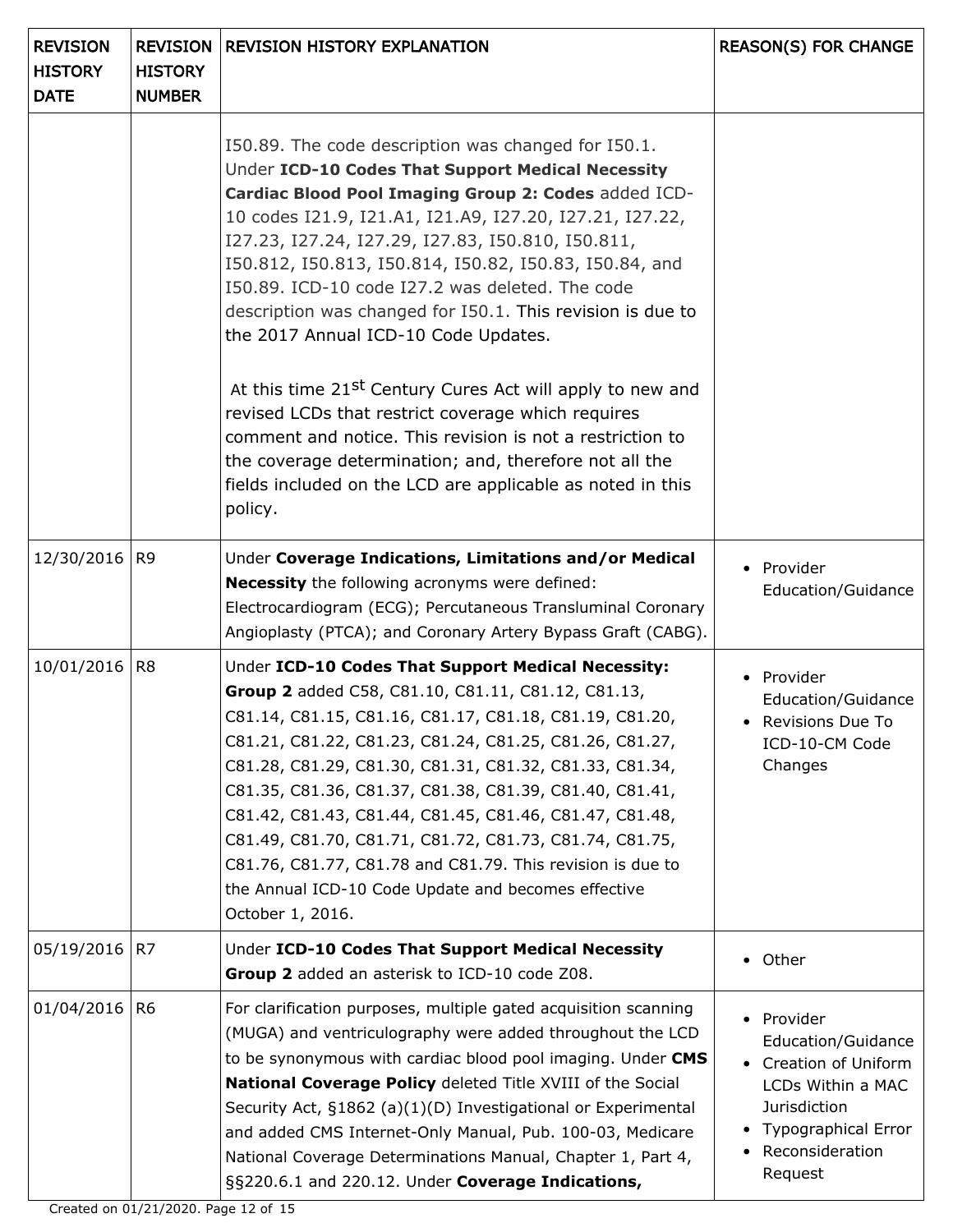| <b>REVISION</b><br><b>HISTORY</b><br><b>DATE</b> | <b>HISTORY</b><br><b>NUMBER</b> | <b>REVISION   REVISION HISTORY EXPLANATION</b>                                                                                                                                                                                                                                                                                                                                                                                                                                                                                                                                                                                                                                                                                                                                                                                                                                                                                                                                                                                                                                                                                                                                                                                  | <b>REASON(S) FOR CHANGE</b>                                    |
|--------------------------------------------------|---------------------------------|---------------------------------------------------------------------------------------------------------------------------------------------------------------------------------------------------------------------------------------------------------------------------------------------------------------------------------------------------------------------------------------------------------------------------------------------------------------------------------------------------------------------------------------------------------------------------------------------------------------------------------------------------------------------------------------------------------------------------------------------------------------------------------------------------------------------------------------------------------------------------------------------------------------------------------------------------------------------------------------------------------------------------------------------------------------------------------------------------------------------------------------------------------------------------------------------------------------------------------|----------------------------------------------------------------|
|                                                  |                                 | Limitations and/or Medical Necessity added Indications<br>for Myocardial Perfusion Imaging and Indications for<br>Cardiac Blood Pool Imaging- (MUGA, Ventriculography)<br>and renumbered the indications. A new indication #3 was<br>added under Indications for Cardiac Blood Pool Imaging-<br>(MUGA, Ventriculography) . Under Coverage Indications,<br>Limitations and/or Medical Necessity- Pharmacologic<br><b>Stress Agents</b> deleted J0151 and added J0153 to the listed<br>HCPCS codes and added CPT codes 78491 and 78492 to the<br>first paragraph. Under #1 corrected the dosage listed to now<br>read 0.57mg/kg. Under #2 corrected the dosage listed to now<br>read 0.14mg/kg/min. Under #3 corrected the dosage listed to<br>now read 0.5-1.0 mcg/kg/min and corrected the maximum<br>dose to read 40mcg/kg. Under ICD-10 Codes That Support<br><b>Medical Necessity for Myocardial Perfusion Imaging</b>                                                                                                                                                                                                                                                                                                       |                                                                |
|                                                  |                                 | added an asterisk beside Z01.810 and a *Note. Under ICD-10<br><b>Codes That Support Medical Necessity for Cardiac Blood</b><br>Pool Imaging (MUGA, Ventriculography) added ICD-10<br>codes T45.1X5A, T45.1X5D, T45.1X5S and Z01.89 with<br>asterisks and added a *Note. Under Sources of Information<br>and Basis for Decision corrected the page numbers cited for<br>the Federal Register 1997;62(211):59058-59260. Author<br>initials were corrected for JL Ritchie and the title of the<br>following journal was corrected to now read: Ritchie JL,<br>Bateman TM, Bonow RO, et al. Guidelines for Clinical Use of<br>Cardiac Radionuclide Imaging. Report of the American Heart<br>Association/ American College of Cardiology Task Force on<br>Assessment of Diagnostic and Therapeutic Cardiovascular<br>Procedures (Committee on Radionuclide Imaging), Developed<br>in Collaboration with the American Society of Nuclear<br>Cardiology. Circulation. 1995;91(4):1278-303. Under Related<br>Local Coverage Documents added the Billing Requirements for<br>Cardiac Blood Pool Imaging (Multiple Gated Acquisition<br>Scanning -MUGA, Ventriculography) When Performed in<br>Conjunction with Cardiotoxic Chemotherapy. |                                                                |
| 11/16/2015                                       | R <sub>5</sub>                  | Under ICD-10 Codes That Support Medical Necessity-<br>Group 2-Blood Pool Imaging CPT codes 78472, 78473,<br>78481, 78483, 78494, and 78496 added Z08 (Encounter for<br>follow-up examination after completed treatment for malignant<br>neoplasm).                                                                                                                                                                                                                                                                                                                                                                                                                                                                                                                                                                                                                                                                                                                                                                                                                                                                                                                                                                              | • Provider<br>Education/Guidance<br>Reconsideration<br>Request |
| 10/01/2015                                       | R4                              | Under ICD-10 Codes that Support Medical Necessity added<br>ICD-10 codes T82.398D and T82.398S.                                                                                                                                                                                                                                                                                                                                                                                                                                                                                                                                                                                                                                                                                                                                                                                                                                                                                                                                                                                                                                                                                                                                  | Revisions Due To<br>ICD-10-CM Code                             |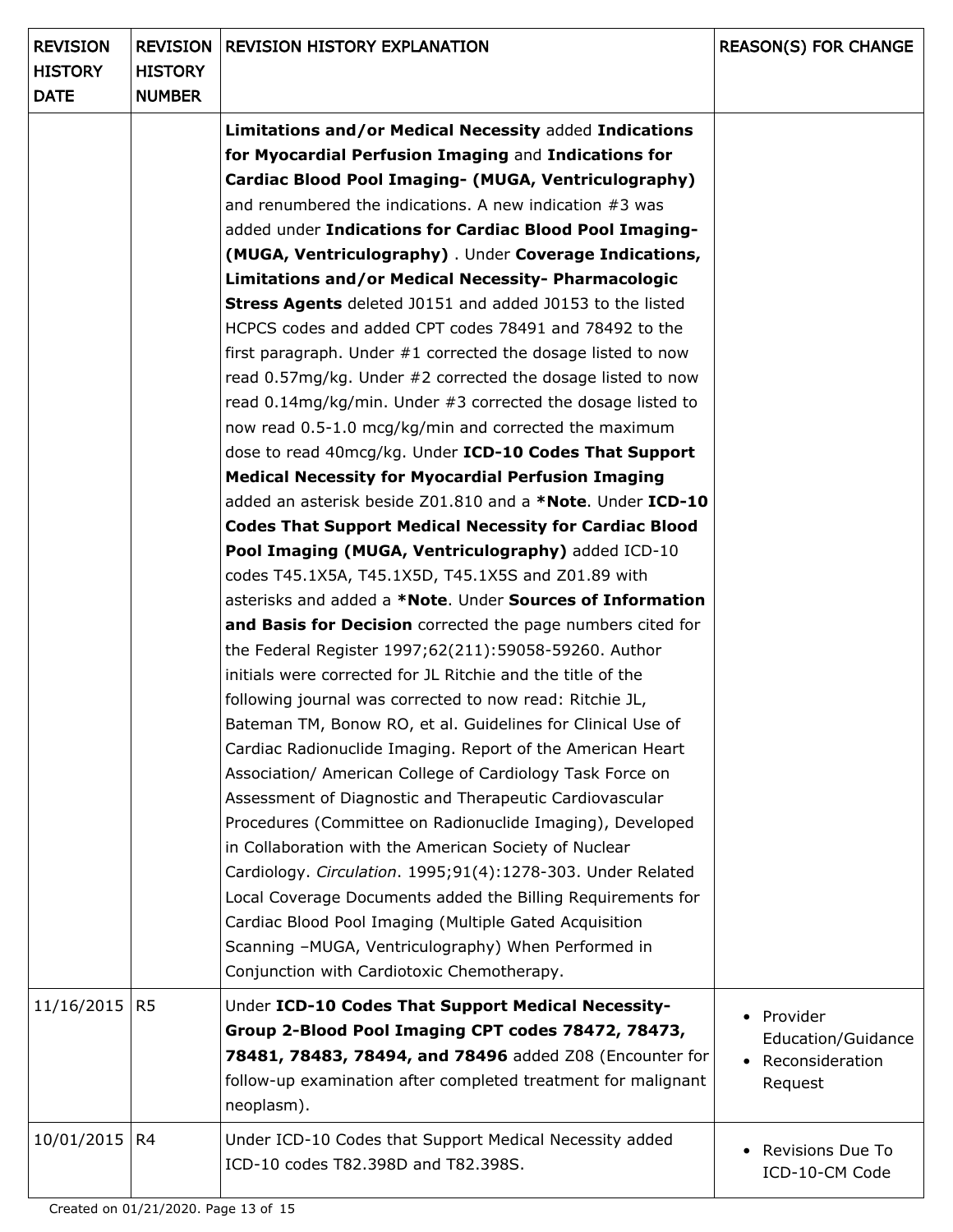| <b>REVISION</b><br><b>HISTORY</b><br><b>DATE</b> | <b>REVISION</b><br><b>HISTORY</b><br><b>NUMBER</b> | <b>REVISION HISTORY EXPLANATION</b>                                                                                                                                                                                                                                                       | <b>REASON(S) FOR CHANGE</b>                                                                                                            |
|--------------------------------------------------|----------------------------------------------------|-------------------------------------------------------------------------------------------------------------------------------------------------------------------------------------------------------------------------------------------------------------------------------------------|----------------------------------------------------------------------------------------------------------------------------------------|
|                                                  |                                                    |                                                                                                                                                                                                                                                                                           | Changes                                                                                                                                |
| 10/01/2015                                       | R <sub>3</sub>                                     | Per CMS Internet-Only Manual, Pub 100-08, Medicare Program<br>Integrity Manual, Chapter 13, §13.1.3 LCDs consist of only<br>"reasonable and necessary" information. All bill type and<br>revenue codes have been removed.                                                                 | • Other (Bill type<br>and/or revenue code<br>removal)                                                                                  |
| 10/01/2015                                       | R <sub>2</sub>                                     | Under CMS National Coverage Policy removed citation CMS<br>Internet-Only Manuals, Pub 100-03, Medicare National<br>Coverage Determinations (NCD) Manual, Chapter 1, Part 4,<br>§220.8 per CR 9095, dated March 27, 2015, effective for dates<br>of service on or after December 18, 2014. | • Provider<br>Education/Guidance<br>• Other (CR 9095<br>removed 220.8 from<br>the National<br>Coverage<br>Determination<br>Manual.)    |
| 10/01/2015                                       | R1                                                 | This LCD was made identical to the new A/B MAC ICD-9 LCD<br>that was published for notice.                                                                                                                                                                                                | • Provider<br>Education/Guidance<br>• Creation of Uniform<br>LCDs Within a MAC<br>Jurisdiction<br>Other (Maintenance<br>Annual Review) |

### **Associated Documents**

### **Attachments**

N/A

### **Related Local Coverage Documents**

Article(s)

A54768 - Billing and Coding: Cardiac Blood Pool Imaging (Multiple Gated Acquisition Scanning- MUGA, Ventriculography) When Performed in Conjunction with Cardiotoxic Chemotherapy A56476 - Billing and Coding: Cardiac Radionuclide Imaging

### **Related National Coverage Documents**

N/A

### **Public Version(s)**

Updated on 10/04/2019 with effective dates 10/10/2019 - N/A Updated on 05/03/2019 with effective dates 05/09/2019 - 10/09/2019 Updated on 04/05/2019 with effective dates 04/11/2019 - 05/08/2019 Updated on 11/02/2018 with effective dates 11/08/2018 - 04/10/2019 Some older versions have been archived. Please visit the MCD Archive Site to retrieve them.